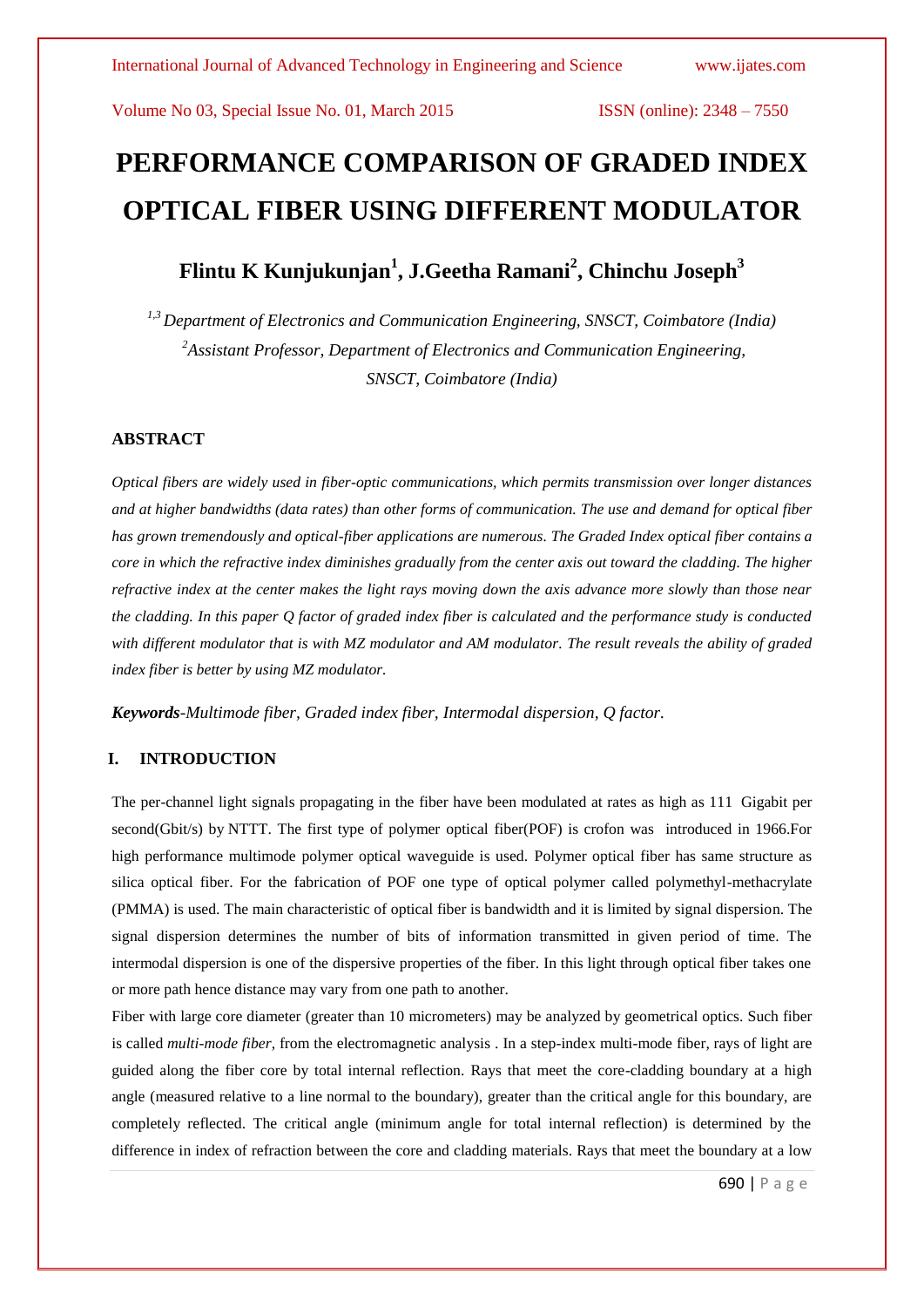angle are refracted from the [core](http://en.wikipedia.org/wiki/Core_(optical_fiber)) into the cladding, and do not convey light and hence information along the fiber. The critical angle determines the [acceptance angle](http://en.wikipedia.org/wiki/Guided_ray) of the fiber, often reported as a [numerical aperture.](http://en.wikipedia.org/wiki/Numerical_aperture) A high numerical aperture allows light to propagate down the fiber in rays both close to the axis and at various angles, allowing efficient coupling of light into the fiber. However, this high numerical aperture increases the amount of [dispersion](http://en.wikipedia.org/wiki/Dispersion_(optics)) as rays at different angles have different [path lengths](http://en.wikipedia.org/wiki/Optical_path_length) and therefore take different times to traverse the fiber. This paper undergoes Q factor calculation of graded index fiber when light pass through different modulation format. The system transmits data to 4km with power 10dbm. It was shown that the spectrum began to be shaped by eye diagram Analyzer, was used for the performance analysis. Optisystem13 software has been used for this simulation.

#### **II. BACKGROUND THEORY**

Optical communication system using Plastic Optical Fibers(POF) have not reached their potential for a number of reasons, the rapid growth of glass optical fiber technology and because plastic optical fibers have low speed, short distance applications. Graded index plastic optical fiber is in great demand in customer premises to deliver high-speed services due to its high bandwidth, single-mode POF, optical amplification in plastic fibers, there are new POF materials with low loss and higher power and faster sources have been developed. The material most frequently used for the fabrication of POF is the thermoplastics PMMA (Polymethylmethacrylate). PMMA-SI-POF has a theoretical minimum attenuation of 106dB/km at 650nm.

The bond structure of PMMA is shown



**Fig.1 PMMA Bond Structure**

#### **2.1 Graded Index Fiber**

The refractive Index profile describes the relation between the indices of the core and cladding. Two main relationships exist:

(I) Step Index

(II) Graded Index

The step index fiber has a core with uniform index throughout. The profile shows a sharp step at the junction of the core and cladding. In contrast, the graded index has a non-uniform core. The Index is highest at the center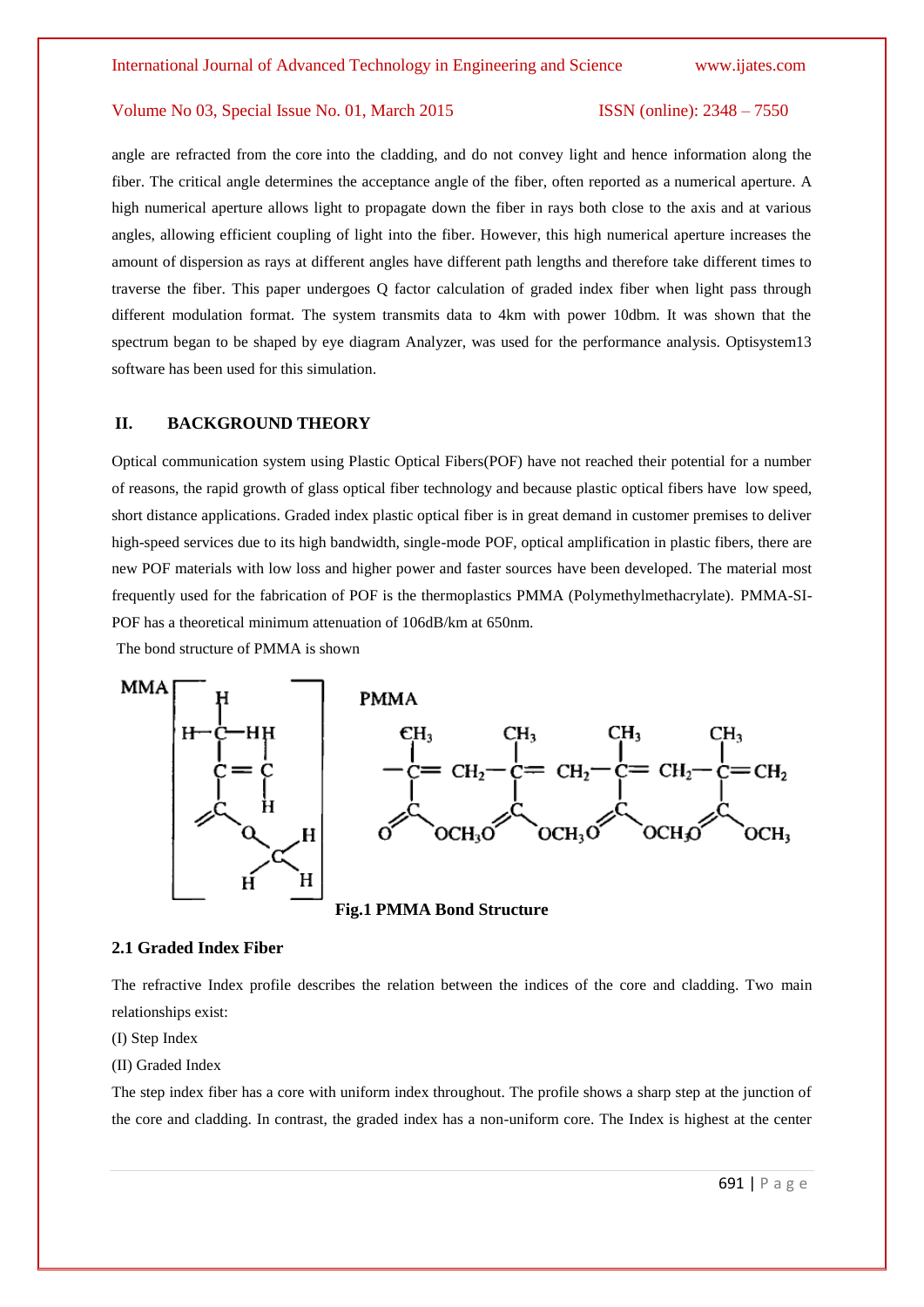and gradually decreases until it matches with that of the cladding. There is no sharp break in indices between the core and the cladding.

- By this classification there are three types of fibers :
- (I) Multimode Step Index fiber (Step Index fiber)
- (II) Multimode graded Index fiber (Graded Index fiber)
- (III) Single- Mode Step Index fiber (Single Mode Fiber)

#### **2.1.1 .Step-Index Multimode Fiber**

Step Index Fiber has a large core, up to 100 microns in diameter. As a result, some of the light rays that make up the digital pulse may travel a direct route, whereas others zigzag as they bounce off the cladding. These alternative pathways cause the different groupings of light rays, referred to as modes, to arrive separately at a receiving point. The pulse, an aggregate of different modes, begins to spread out, losing its well-defined shape. The need to leave spacing between pulses to prevent overlapping limits bandwidth that is, the amount of information that can be sent. Consequently, this type of fiber is best suited for transmission over short distances, in an endoscope, for instance



 **Fig.2. Step Index Fiber**

#### **2.1.2.Graded-Index Multimode Fiber**

It contains a core in which the refractive index diminishes gradually from the center axis out toward the cladding. The higher refractive index at the center makes the light rays moving down the axis advance more slowly than those near the cladding



 **Fig.3.Graded Index Fiber**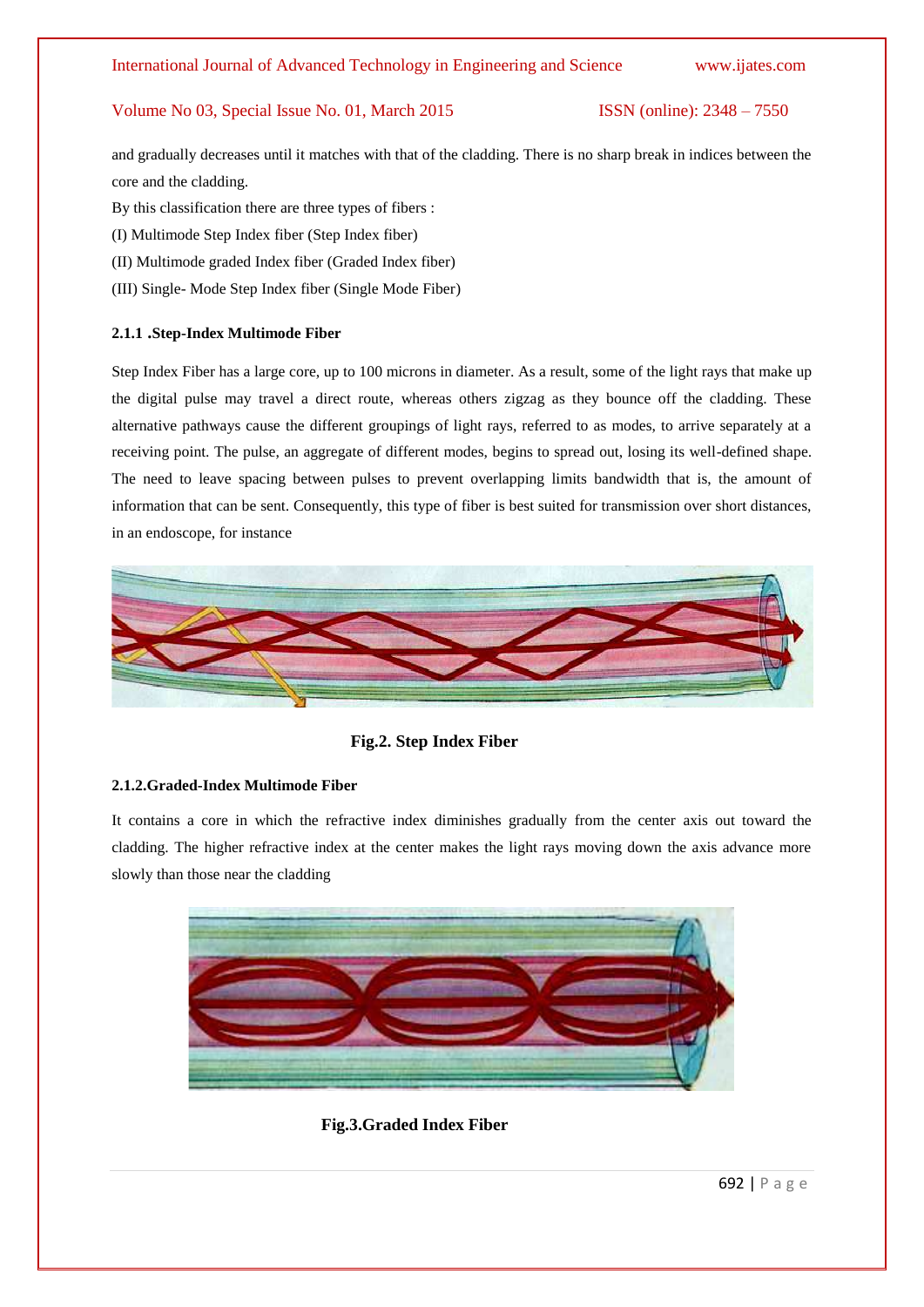#### **2.1.3. Single-Mode Fiber**

It has a narrow core (eight microns or less), and the index of refraction between the core and the cladding changes less than it does for multimode fibers. Light thus travels parallel to the axis, creating little pulse dispersion. Telephone and cable television networks install millions of kilometers of this fiber every year.



#### **Fig.4.Single Mode Fiber**

#### **2.2. Dispersion**

Dispersion is the spreading of light pulse as its travels down the length of an optical fibre as shown in figure. The varying delay in arrival time between different components of a signal "smears out" the signal in time. This causes energy overlapping and limits information capacity of the fiber.

Dispersion limits the bandwidth or information carrying capacity of a fibre. The bit-rates must be low enough to ensure that pulses are farther apart and therefore the greater dispersion can be tolerated.

Dispersion of optical energy within an optical fiber falls into following categories:

- **Intermodal Delay or Modal Delay**
- **Intramodal Dispersion or Chromatic Dispersion**
- **Material Dispersion**
- **Waveguide Dispersion and Polarization –Mode Dispersion**

#### **2.2.1. Intermodal Delay/ Modal Delay**

Intermodal distortion modal delay appears only in multimode fibers. This signal distortion mechanism is a result of each mode having a different value of the group velocity at a single frequency. The amount of spreading that occurs in a fiber is a function of the number of modes propagated by the fiber and length of the fiber Intermodal or modal dispersion causes the input light pulse to spread. The input light pulse is made up of a group of modes (MULTIMODE). As the modes propagate along the fiber, light energy distributed among the modes is delayed by different amounts. Modal dispersion occurs because each mode travels a different distance over the same time span The modes of a light pulse that enter the fiber at one time exit the fiber different times. This condition causes the light pulse to spread. As the length of the fiber increases, modal dispersion increases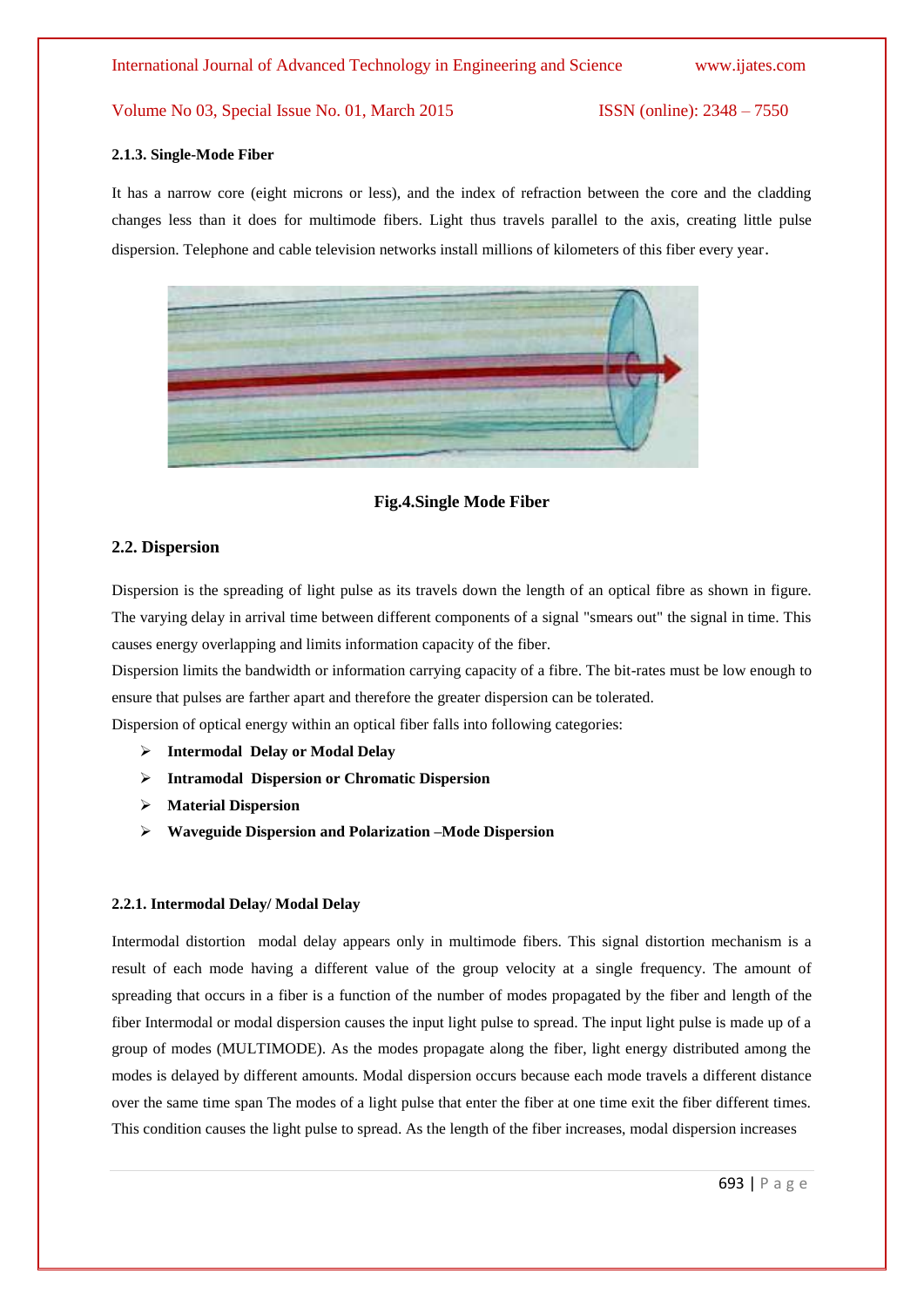

 **Fig.5.Intermodal Delay**

#### **2.2.2. Intramodal Dispesion**

Pulse spreading that occurs within a single mode Intra-modal dispersion occurs because different colors of light travel through different materials and different waveguide structures at different speeds Also called GROUP VELOCITY DISPERSION (GVD ). It can Occurs in all types of fibers Two main causes : *Material dispersion Waveguide dispersion* 

#### **A. Material Dispersion**

Arises from variations of the refractive index of the core material as a function of wavelength Different wavelengths travel at different speeds in the fiber material and hence exit the fiber at different times

#### **B.Waveguide Dispersion**

Arises because a Single Mode Fiber confines only 80% of the optical power to the core The other 20% tends to travel through the cladding and hence travels faster This results in spreading of the light pulses .The amount of dispersion depends on the fiber design and the size of the fiber core relative to the wavelength of operation .In multimode fibers, waveguide dispersion and material dispersion are basically separate properties. Multimode waveguide dispersion is generally small compared to material dispersion and is usually neglected

### **III.SIMULATION SETUP**

The optisystem software is very important will be used to model and simulate fiber optic system. The transmitted of optical system consist of Pseudo –Random Bit used to generate sequence random of bits (0 or 1)., NRZ pulse generator has an advantage on controlling bandwidth. This is due to the characteristic of the generator that the returning signals to zero between bits. Pseudo-random bit sequence generator is used to scramble data signal in terms of bit rates[16], Mach Zender- Modulator has two inputs and one output. Then the input signal is modulated with semiconductor laser that is represented by spatial Continuous Wave (CW) laser through Mach-Zehnder modulator. The spatial Continues laser diode (CW) to generate optical signals supplies input signal with 850 nm wavelength and input power variable from 0- 30dBm which is externally modulated. The pulses are launched into the fork 1xN which distributed power into three branch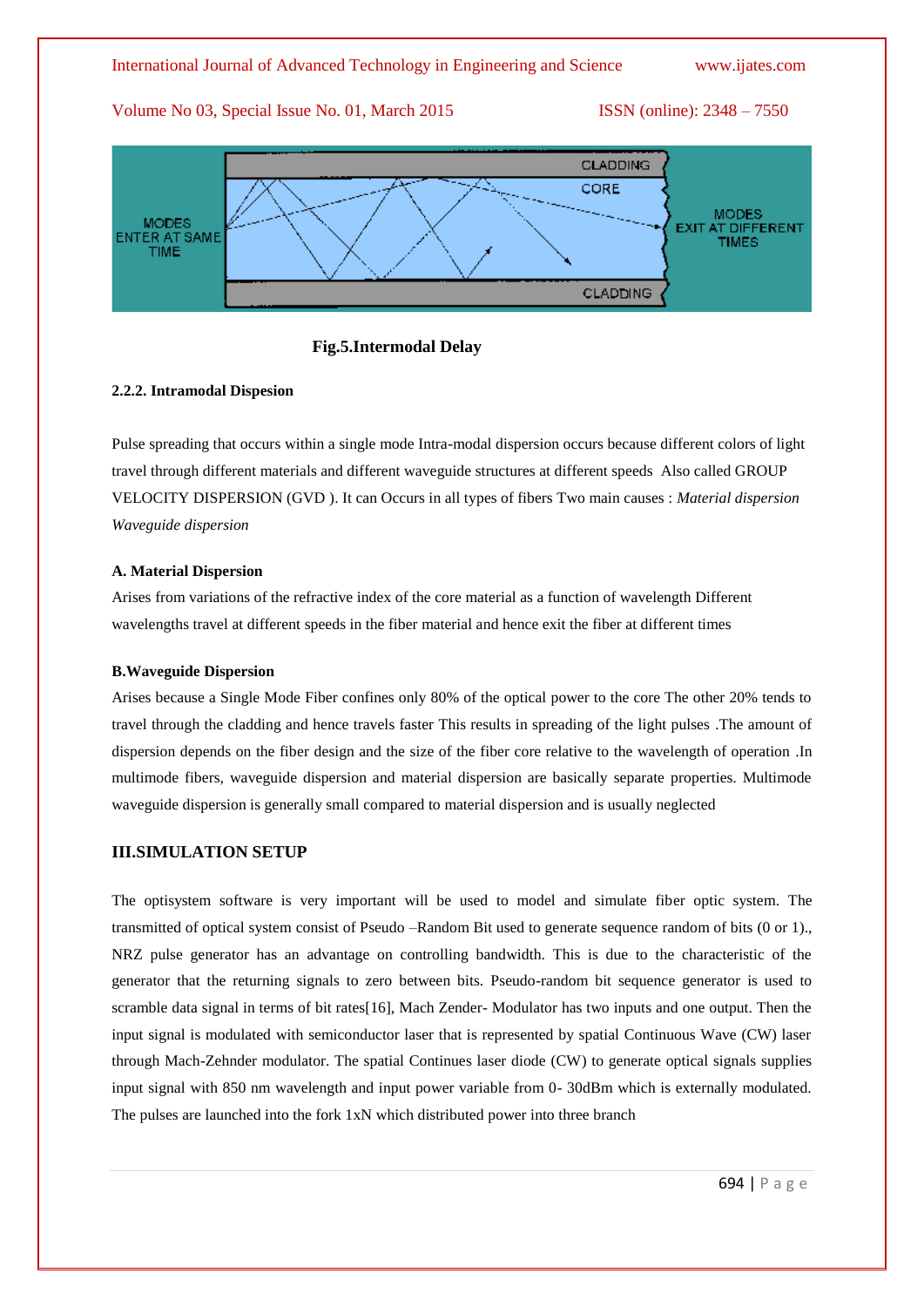

**Fig.6. Simulation Set Up**

In this circuit diagram instead of MZ modulator an AM modulator is inserted and analyze the performance.

# **IV.RESULTS**

The eye diagrams and results of maximum Q. factor is shown in the figure.

| ш |  |
|---|--|
|   |  |

| <b>Modulator</b> | Q Factor |
|------------------|----------|
| MZ Modulator     | 39.0505  |
| AM Modulator     | 10.8114  |